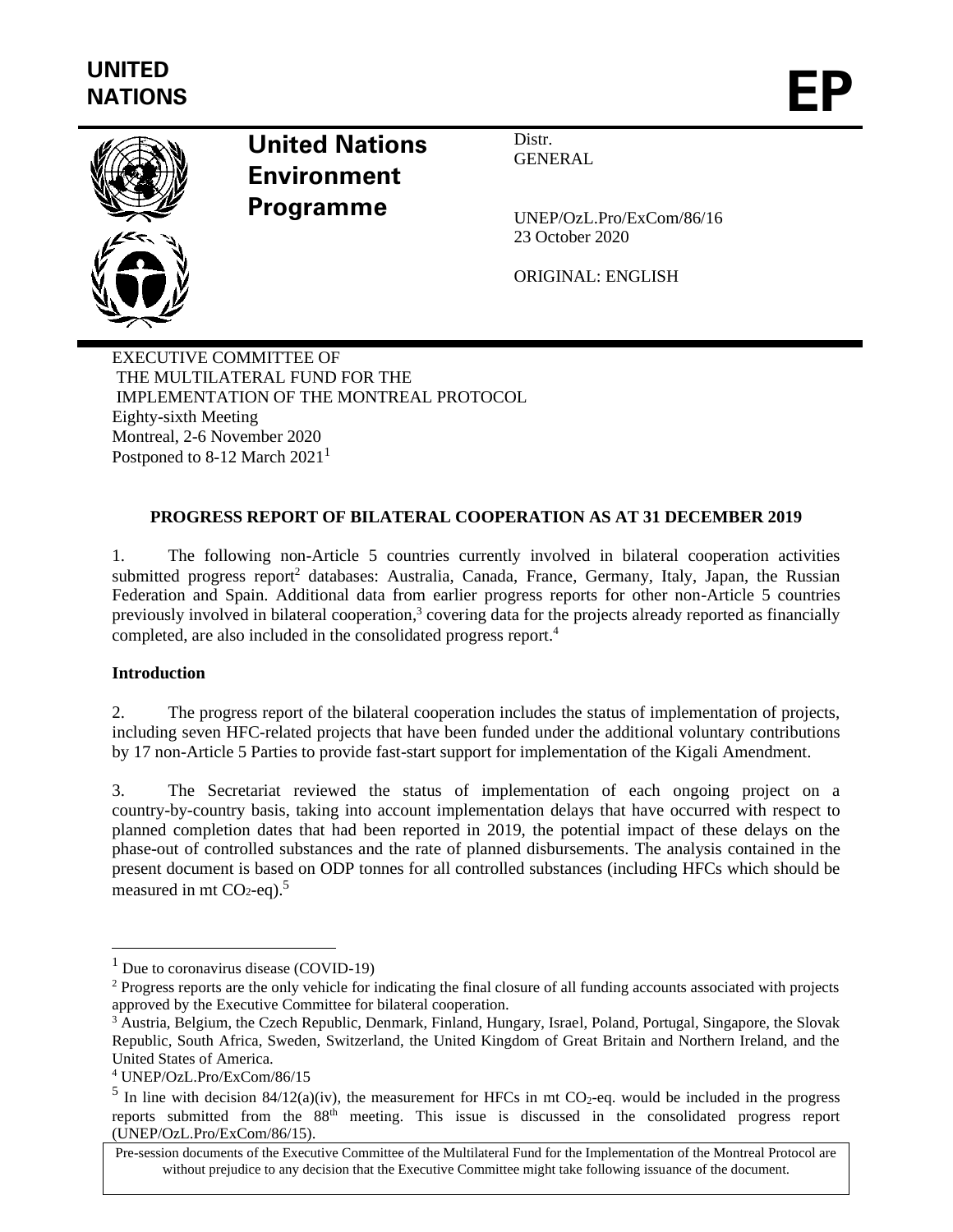#### Scope of the document

- 4. This document consists of the following parts:
	- Part I: Projects approved under the regular contributions to the Multilateral Fund. It presents a summary of progress in implementation of projects for 2019 and cumulative since 1992; it contains a review on the status of implementation of each ongoing<sup>6</sup> project at the country level; and it identifies projects with implementation delays and the potential impact on the phase-out of controlled substances, and projects with outstanding issues for consideration by the Executive Committee.
	- Part II: Projects approved under the additional voluntary contributions for fast-start support for HFC phase-down. It provides a summary on the status of implementation of HFC phase-down projects funded under the voluntary contributions.<sup>7</sup>

Recommendation.

- 5. The document also contains the following annexes:
	- Annex I: A summary status and a recommendation for each ongoing project with outstanding issues for consideration by the Executive Committee.
	- Annex II: An analysis of the progress report.

#### **PART I: PROJECTS APPROVED UNDER THE REGULAR CONTRIBUTIONS TO THE MULTILATERAL FUND**

#### **Summary of progress in implementation of projects for 2019 and cumulative**

6. Implementation of projects and activities by the bilateral agencies for 2019 and cumulative since 1992 up to 31 December 2019, is summarized as follows:

- (a) **Phase-out:**<sup>8</sup> In 2019, 63.1 ODP tonnes of consumption of controlled substances were phased out and an additional 24.7 ODP tonnes of consumption of controlled substances were approved for phase-out. Since 1992, 9,185 ODP tonnes of consumption of controlled substances had been phased out, of an expected total of 10,384 ODP tonnes from projects approved (excluding cancelled and transferred projects);
- (b) **Disbursements/approvals:** In 2019, US \$3.9 million was disbursed and US \$4.21 million was planned for disbursement based on the 2018 progress report, representing a rate of disbursement of 93 per cent of that planned. Cumulatively, US \$147.46 million had been disbursed out of the total US \$158.3 million approved for disbursement (excluding agency

 $6$  Ongoing projects are all projects that were under implementation as at 31 December 2019. Key indicators of progress include: percentage of funds disbursed and percentage of projects that have begun disbursing funds; funding expected to be disbursed by the end of the year as a percentage of the approved funding; the average length of projected delay in implementation; and information provided in the remarks column in the progress report database.

 $^7$  In line with decision 84/12(b), a detailed progress report providing an overview of the objectives, status of implementation, key findings and lessons learned, the amounts of HFC phased out where applicable, the level of funds approved and disbursed and potential challenges in completing the projects and activities, is presented in the consolidated progress report (UNEP/OzL.Pro/ExCom/86/15).

 $8$  The phase-out includes approvals for HFC investment projects of 74 mt (105,865 mt CO<sub>2</sub>-eq).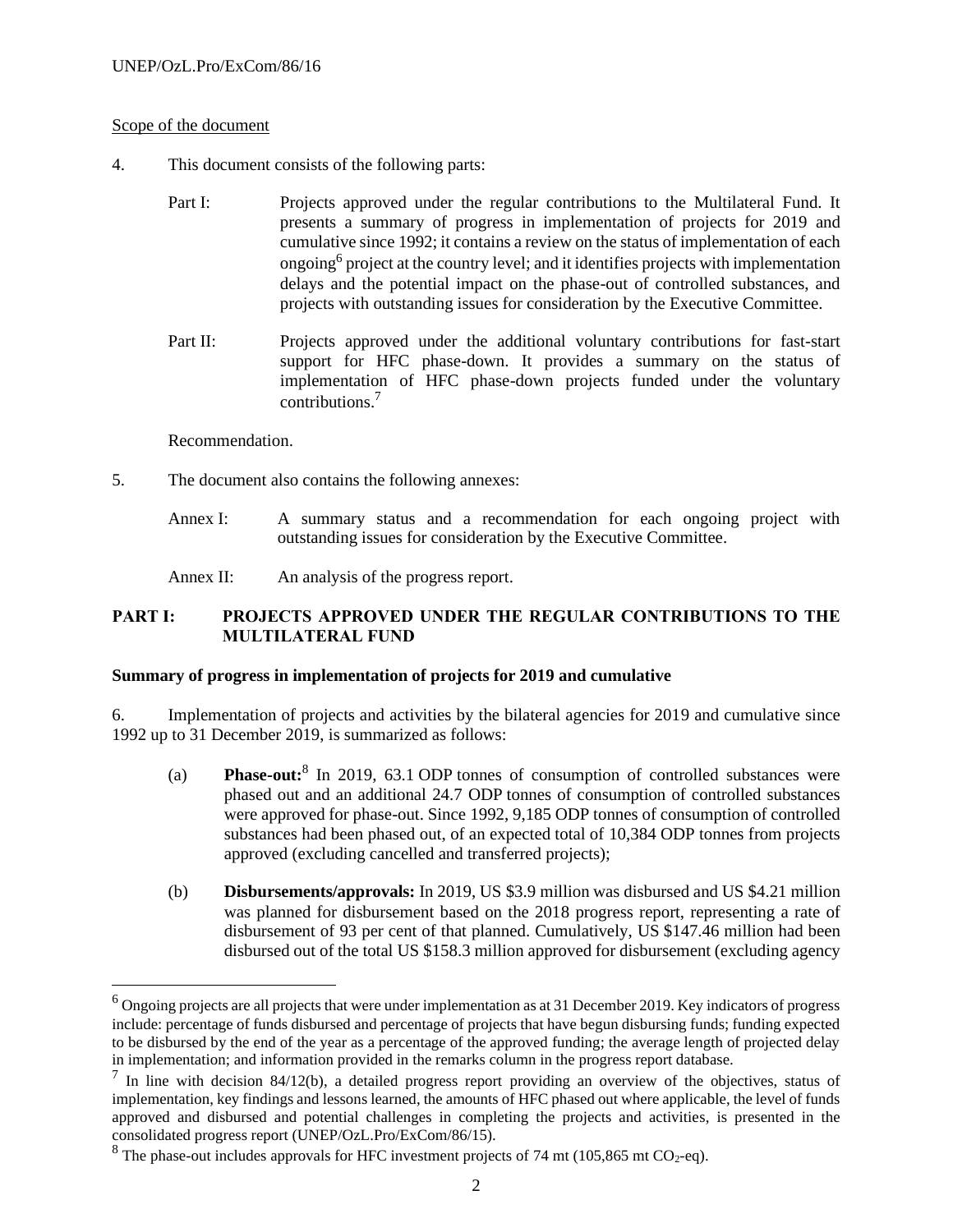support costs), representing a rate of disbursement of 93 per cent. In 2019, US \$1.94 million was approved for implementation;

- (c) **Number of projects completed:** In 2019, nine projects were completed. Since 1992, 641 projects of the 690 projects approved (excluding closed or transferred projects) were completed, representing a completion rate of 93 per cent;
- (d) **Speed of delivery – investment projects:** Projects that were completed in 2019 were completed on average 54 months after their approval. Since 1992, the average time for completion of investment projects has been 41 months after their approval. First disbursements under these projects occurred, on average, 11 months after they had been approved;
- (e) **Speed of delivery – non investment projects:** Projects that were completed in 2019 were completed 44 months after their approval. Since 1992, the average time for completion of non-investment projects has been 43 months after their approval. First disbursements under these projects occurred, on average, 13 months after they had been approved;
- (f) **Project preparation:** Of the 123 project preparation activities approved by the end of 2019, 122 have been completed, leaving one ongoing activity. In 2019, zero preparation activities were completed;
- (g) **Implementation delays:** A total of 49 projects were under implementation at the end of 2019, experiencing, on average, a delay of 21 months. Fourteen of these projects are classified as "projects with implementation delays"<sup>9</sup> that are subject to the procedures of project cancellation, as demonstration projects, project preparation and IS are not subject to those procedures; and
- (h) **Multi-year agreements (MYAs)**: In 2019, 29 MYAs for HCFC phase-out management plans (HPMPs) were under implementation. Since 1992, 82 MYAs have been approved and 53 MYAs have been completed, representing a completion rate of 65 per cent.

#### **Project implementation progress in 2019**

7. Further to the review process, a number of issues were discussed with each bilateral agency with ongoing projects, and satisfactorily addressed, except for 14 projects classified as projects with implementation delays (including 11 projects related to components of MYAs in line with decision 84/45(c); one individual investment project related to the phase-out of HCFC; and two enabling activities). Annex I to the present document presents those projects classified with implementation delays, and the Secretariat's recommendation requesting the submission of a report to the  $87<sup>th</sup>$  meeting.

8. Details of progress in implementation of projects associated with the HPMPs for Brazil<sup>10</sup> (implemented by Germany), the Islamic Republic of Iran<sup>11</sup> (implemented by Germany and Italy), Kenya<sup>12</sup> (implemented by France), Mauritius<sup>13</sup> (implemented by Germany), and Zimbabwe<sup>14</sup> (implemented by

 $9$  Projects approved over 18 months with disbursement less than 1 per cent, or projects that had not been completed 12 months after the proposed completion date in the progress report (decision 22/61) (as demonstration projects, project preparation, and institutional strengthening (IS) are not subject to those procedures).

<sup>10</sup> UNEP/OzL.Pro/ExCom/86/41

<sup>11</sup> UNEP/OzL.Pro/ExCom/86/55

<sup>12</sup> UNEP/OzL.Pro/ExCom/86/57

<sup>13</sup> UNEP/OzL.Pro/ExCom/86/60

<sup>14</sup> UNEP/OzL.Pro/ExCom/86/82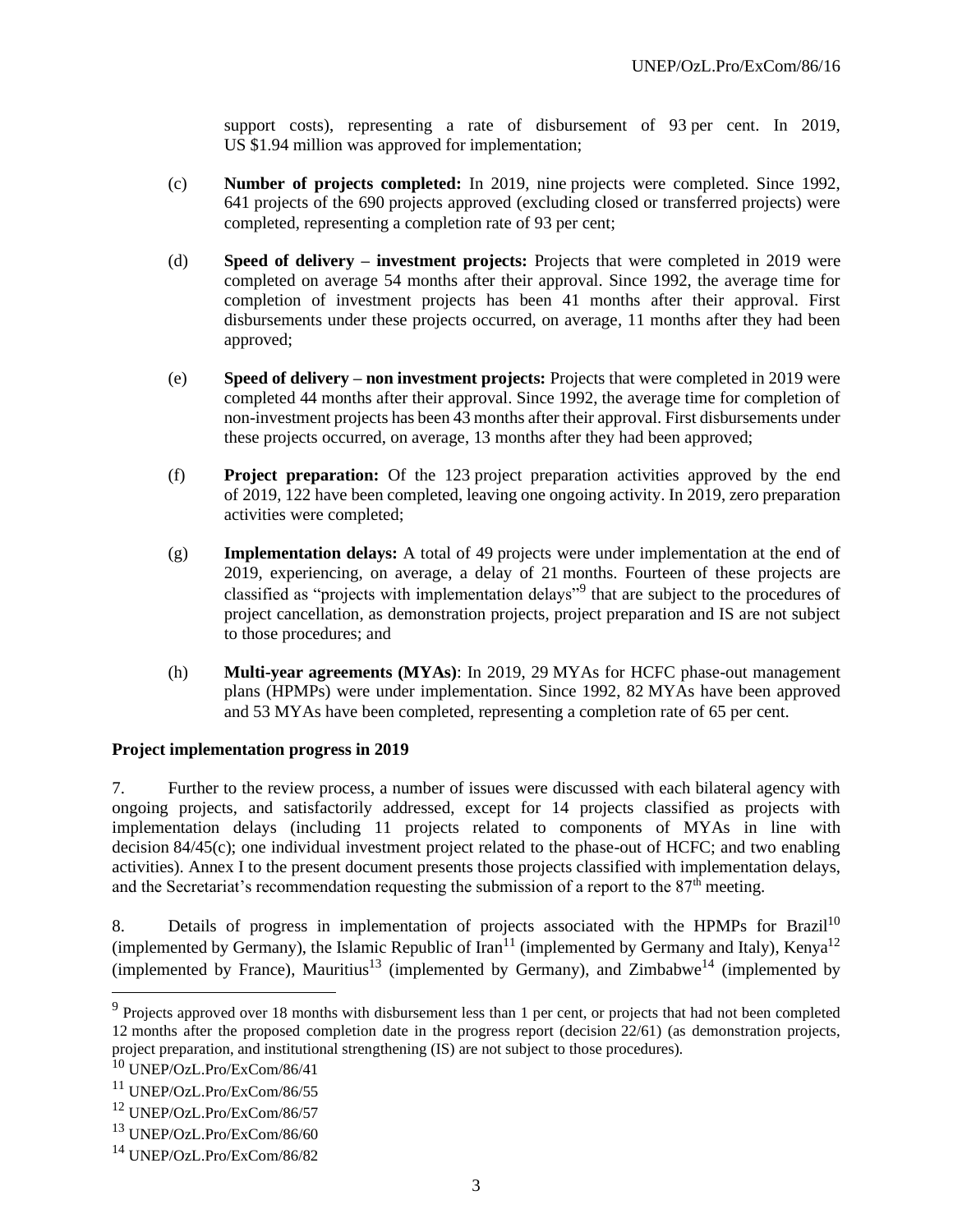Germany), and reports on projects with specific reporting requirements associated with China (HPMP)<sup>15</sup> (implemented by Germany, Italy and Japan) and Tunisia (HPMP)<sup>16</sup> (implemented by France), have been submitted to the 86<sup>th</sup> meeting. Recommendations for outstanding issues for these projects, including approval of extension requests, if any, are addressed in the relevant sections of those documents. The issues relating to the HPMPs for Papua New Guinea (implemented by Germany), Nigeria (implemented by Italy) and Viet Nam (implemented by Japan), are addressed in the document on tranche submission delays.<sup>17</sup>

9. Of the 48 ongoing projects, excluding project preparation, 23 have revised planned dates of completion since the 2018 progress report.

### **PART II: PROJECTS APPROVED UNDER THE ADDITIONAL VOLUNTARY CONTRIBUTIONS FOR FAST-START SUPPORT FOR HFC PHASE-DOWN**

10. As of 31 December 2019, the Executive Committee had approved seven HFC-related projects for two bilateral agencies (Germany and Italy) under the additional voluntary contributions, amounting to US \$480,000 (excluding agency support costs). A summary of the status of these projects is presented in Table 1.

| Table 1. Status of approved HFC-related projects as of the end of 2019 |                  |
|------------------------------------------------------------------------|------------------|
| Number of projects                                                     | <b>Funding</b> ( |

|                       | Number of projects |                                                         | Funding $(US \text{ } $)\text{*}$ |         |                |            |  |  |
|-----------------------|--------------------|---------------------------------------------------------|-----------------------------------|---------|----------------|------------|--|--|
| <b>Type</b>           |                    | Approved   Completed  %completed   Approved   Disbursed |                                   |         | <b>Balance</b> | %disbursed |  |  |
| Technical assistance  |                    | $\overline{14}$                                         | 480,000                           | 172.093 | 307,907        | 36         |  |  |
| (enabling activities) |                    |                                                         |                                   |         |                |            |  |  |

\* Excludes agency support costs.

11. As of the end of 2019, of the seven enabling activities approved, one had been completed. Extension of the completion dates of the remaining six ongoing enabling activities was approved at the 83rd meeting (three projects) and at the 84<sup>th</sup> meeting (three projects); these activities are at various stages of implementation and are expected to be completed in 2020. Of the total cumulative funding approved of US \$480,000, US \$172,093 had been disbursed, representing a disbursement rate of 36 per cent.

# **Recommendation**

- 12. The Executive Committee may wish:
	- (a) To note, with appreciation, the progress reports submitted by the Governments of Australia, Canada, France, Germany, Italy, Japan, the Russian Federation and Spain contained in document UNEP/OzL.Pro/ExCom/86/16; and
	- (b) To approve the recommendations related to ongoing projects with specific issues contained in Annex I to the present document.

<sup>15</sup> UNEP/OzL.Pro/ExCom/86/21/Add.1

<sup>16</sup> UNEP/OzL.Pro/ExCom/86/21

<sup>17</sup> UNEP/OzL.Pro/ExCom/86/24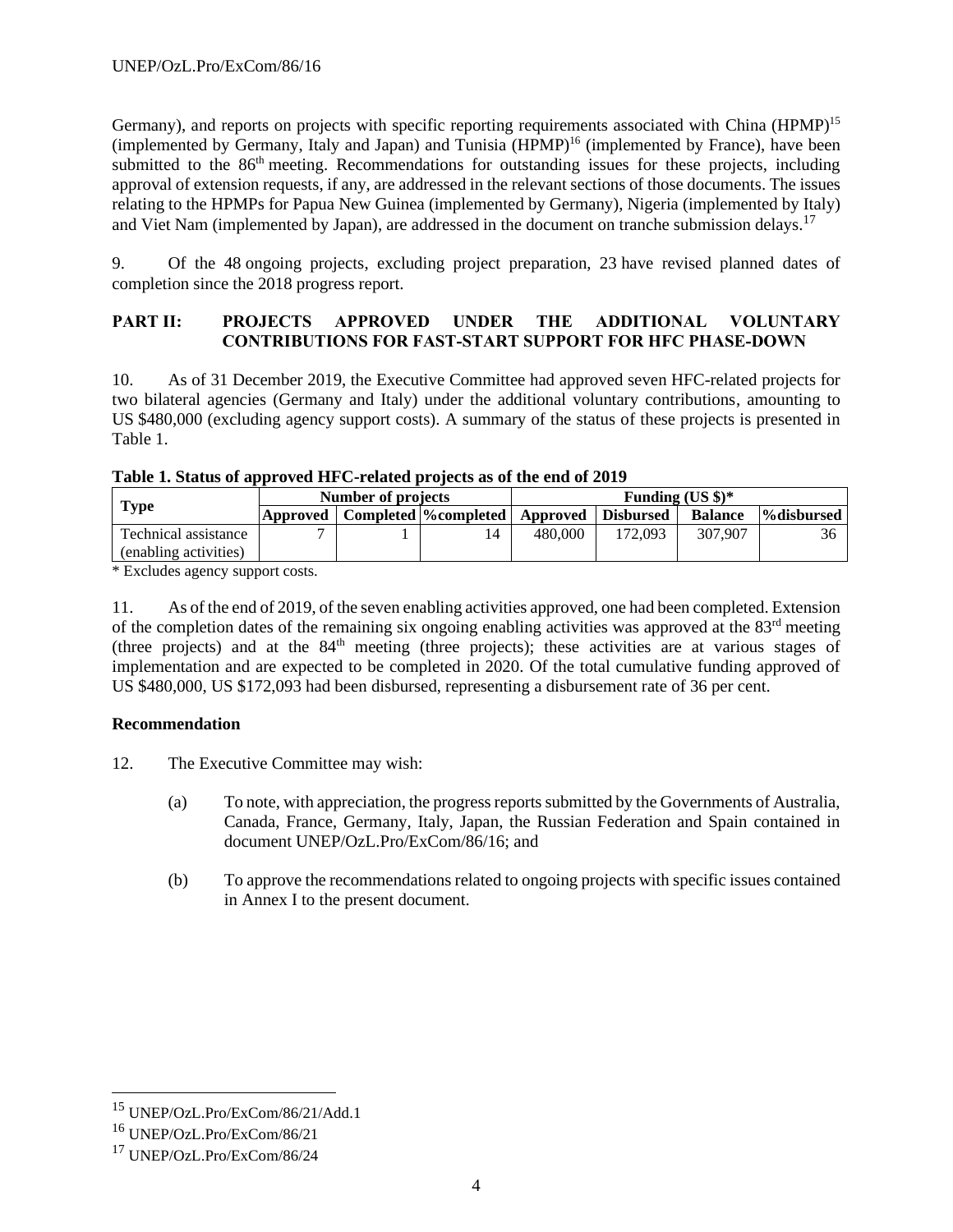#### **Annex I**

# **ONGOING PROJECTS WITH OUTSTANDING ISSUES IN THE PROGRESS REPORT FOR BILATERAL AGENCIES**

| Country/project code                  | Agency  | Project title                                                                                                   | Disburse-<br>ment $(\% )$ | <b>Status/Issues</b>       | Recommendation                                                                                             |
|---------------------------------------|---------|-----------------------------------------------------------------------------------------------------------------|---------------------------|----------------------------|------------------------------------------------------------------------------------------------------------|
| Zimbabwe<br>ZIM/REF/82/INV/56         | France  | Conversion from HFC-134a to isobutane in<br>the manufacture of domestic refrigerators at<br>Capri (SME Harare)  | $\overline{0}$            | 12 months delays           | To request France to report to the 87 <sup>th</sup> meeting on<br>this project with implementation delays  |
| Mexico<br>MEX/PHA/74/INV/172          | Germany | HCFC phase-out management plan (stage II,<br>first tranche) (HC demonstration and training)                     | 69                        | 12 months delays           | To request Germany to report to the 87 <sup>th</sup> meeting on<br>this project with implementation delays |
| Mexico<br>MEX/PHA/77/INV/179          | Germany | HCFC phase-out management plan (stage II,<br>second tranche) (HC demonstration and<br>training)                 | $\boldsymbol{0}$          | 12 and 18 months<br>delays | To request Germany to report to the 87 <sup>th</sup> meeting on<br>this project with implementation delays |
| Namibia<br>NAM/PHA/71/INV/19          | Germany | HCFC phase-out management plan (second<br>tranche)                                                              | 87                        | 12 months delays           | To request Germany to report to the 87 <sup>th</sup> meeting on<br>this project with implementation delays |
| Papua New Guinea<br>PNG/PHA/71/INV/12 | Germany | HCFC phase-out management plan (second<br>tranche)                                                              | 93                        | 12 months delays           | To request Germany to report to the $87th$ meeting on<br>this project with implementation delays           |
| Seychelles<br>SEY/PHA/70/INV/19       | Germany | HCFC phase-out management plan (second<br>tranche)                                                              | 94                        | 12 months delays           | To request Germany to report to the 87 <sup>th</sup> meeting on<br>this project with implementation delays |
| Seychelles<br>SEY/PHA/75/INV/23       | Germany | HCFC phase-out management plan (stage I,<br>third tranche)                                                      | $\overline{0}$            | 18 months delays           | To request Germany to report to the 87 <sup>th</sup> meeting on<br>this project with implementation delays |
| Argentina<br>ARG/PHA/79/INV/178       | Italy   | HCFC phase-out management plan (stage II,<br>first tranche) (refrigeration servicing sector)                    | 61                        | 12 months delays           | To request Italy to report to the 87 <sup>th</sup> meeting on this<br>project with implementation delays   |
| China<br>CPR/PHA/77/INV/574           | Italy   | HCFC phase-out management plan (stage II,<br>first tranche) (room air-conditioner<br>manufacturing sector plan) | $\mathbf{1}$              | 12 months delays           | To request Italy to report to the 87 <sup>th</sup> meeting on this<br>project with implementation delays   |
| Maldives<br>MDV/SEV/80/TAS/02+        | Italy   | Enabling activities for HFC phase-down                                                                          | $\overline{0}$            | 18 months delays           | To request Italy to report to the $87th$ meeting on this<br>project with implementation delays             |
| Mexico<br>MEX/PHA/73/INV/171          | Italy   | HCFC phase-out management plan (stage II,<br>first tranche) (reclamation of HCFC<br>refrigerants)               | 91                        | 12 months delays           | To request Italy to report to the $87th$ meeting on this<br>project with implementation delays             |
| Rwanda<br>RWA/SEV/80/TAS/01+          | Italy   | Enabling activities for HFC phase-down                                                                          | $\boldsymbol{0}$          | 18 months delays           | To request Italy to report to the $87th$ meeting on this<br>project with implementation delays             |
| Viet Nam<br>VIE/PHA/76/TAS/71         | Japan   | HCFC phase-out management plan (stage II,<br>first tranche) (refrigeration servicing sector)                    | $\boldsymbol{0}$          | 12 and 18 months<br>delays | To request Japan to report to the $87th$ meeting on<br>this project with implementation delays             |
| Mexico<br>MEX/PHA/81/TAS/190          | Spain   | HCFC phase-out management plan (stage II,<br>third tranche) (refrigeration servicing sector)                    | $\overline{0}$            | 12 months delays           | To request Spain to report to the 87 <sup>th</sup> meeting on<br>this project with implementation delays   |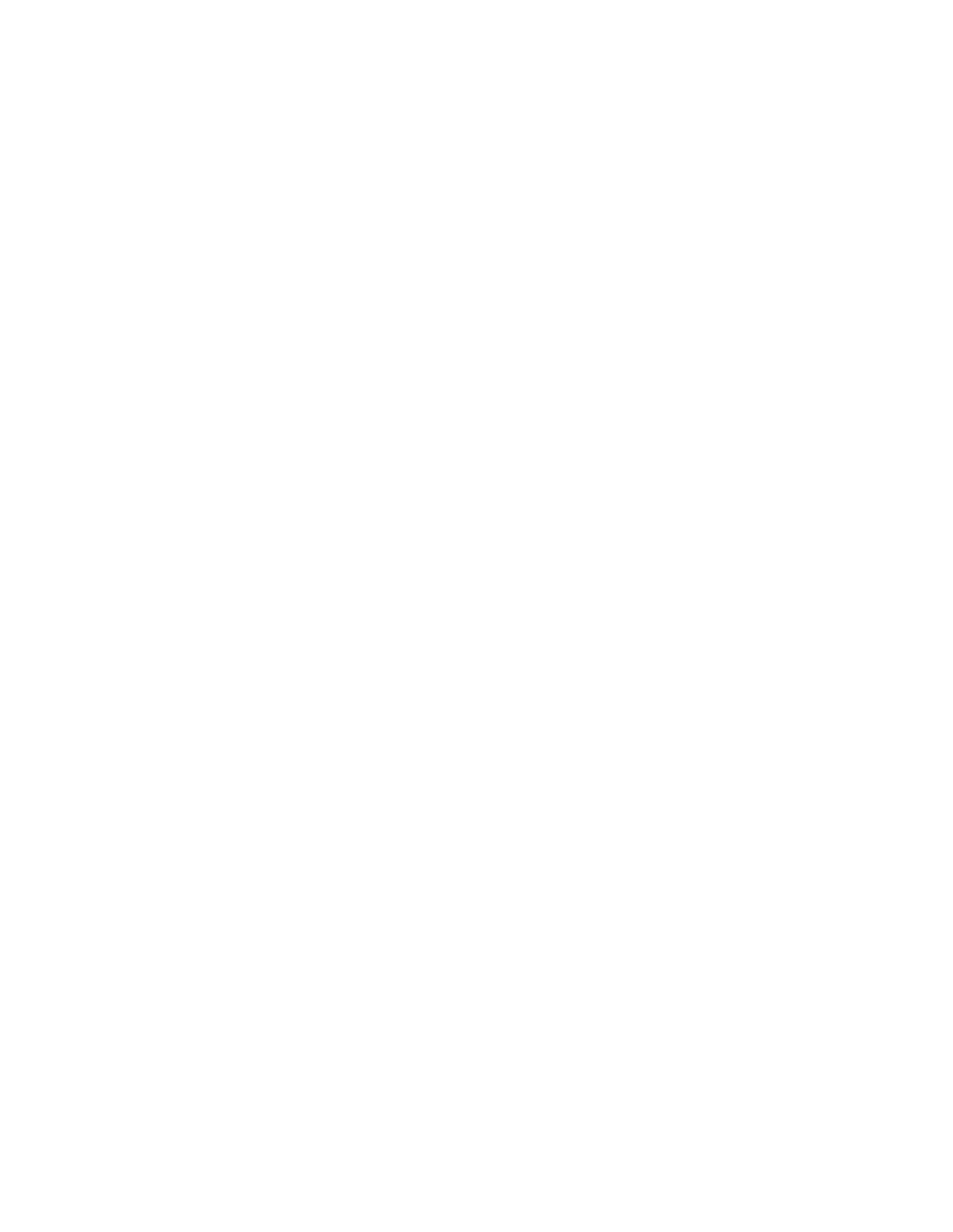#### **Annex II**

#### **ANALYSIS OF THE PROGRESS REPORT OF BILATERAL AGENCIES AS AT 31 DECEMBER 2019**

#### 1. This Annex consists of the following two parts:

- Part I: Projects approved under the regular contributions to the Multilateral Fund.
- Part II: Projects approved under the additional voluntary contributions for fast-start support for HFC phase-down.

#### **PART I: PROJECTS APPROVED UNDER THE REGULAR CONTRIBUTIONS TO THE MULTILATERAL FUND**

2. As of 31 December 2019, the Executive Committee had approved US \$173.39 million, consisting of US \$158.3 million for the implementation of investment and non-investment projects and US \$15.09 million for agency support costs, as shown in Table 1. In 2019, six new projects and activities were approved. This level of funding is expected to result in the phase-out of 10,384 ODP tonnes of consumption of controlled substances.

| <b>Sector</b>        | -<br>Funding (US \$) |
|----------------------|----------------------|
| Aerosol              | 2,051,914            |
| Destruction          | 1,526,282            |
| Foam                 | 8,093,857            |
| Halon                | 6,147,361            |
| Fumigants            | 18,226,925           |
| Phase-out plan       | 64,115,519           |
| Production           | 10,000,000           |
| Refrigeration        | 40,910,116           |
| Several              | 4,719,718            |
| Solvents             | 2,512,738            |
| Sub-total            | 158,304,429          |
| Agency support costs | 15,090,052           |
| <b>Total</b>         | 173,394,482          |

**Table 1: Approved funding by sector for bilateral agencies as at 31 December 2019**

3. A summary of the status of projects implemented by the bilateral agencies is presented in Table 2.

|                                     |                       | Number of projects* |                            | Funding (US $\frac{1}{2}$ )** |                  |                |                            |  |  |
|-------------------------------------|-----------------------|---------------------|----------------------------|-------------------------------|------------------|----------------|----------------------------|--|--|
| <b>Type</b>                         | Completed<br>Approved |                     | $\frac{6}{9}$<br>completed | Approved                      | <b>Disbursed</b> | <b>Balance</b> | $\frac{0}{0}$<br>disbursed |  |  |
| Country programme                   |                       |                     | 100                        | 340,787                       | 340,787          |                | 100                        |  |  |
| Demonstration                       | 38                    | 38                  | 100                        | 9,409,431                     | 9,409,431        |                | 100                        |  |  |
| Institutional<br>strengthening (IS) |                       | 7                   | 100                        | 883,376                       | 883,376          |                | 100                        |  |  |
| Investment                          | 230                   | 196                 | 85                         | 106,139,945                   | 98,563,367       | 7,576,579      | 93                         |  |  |
| Project preparation                 | 123                   | 122                 | 99                         | 5,446,111                     | 5,417,211        | 28,900         | 99                         |  |  |
| Technical assistance                | 210                   | 196                 | 93                         | 27,663,363                    | 24,423,731       | 3,239,633      | 88                         |  |  |
| Training projects                   | 73                    | 73                  | 100                        | 8,421,416                     | 8,421,416        |                | 100                        |  |  |
| <b>Total</b>                        | 690                   | 641                 | 93                         | 158,304,429                   | 147,459,319      | 10,845,111     | 93                         |  |  |

**Table 2: Status of project implementation by category**

\* Excludes closed and transferred projects.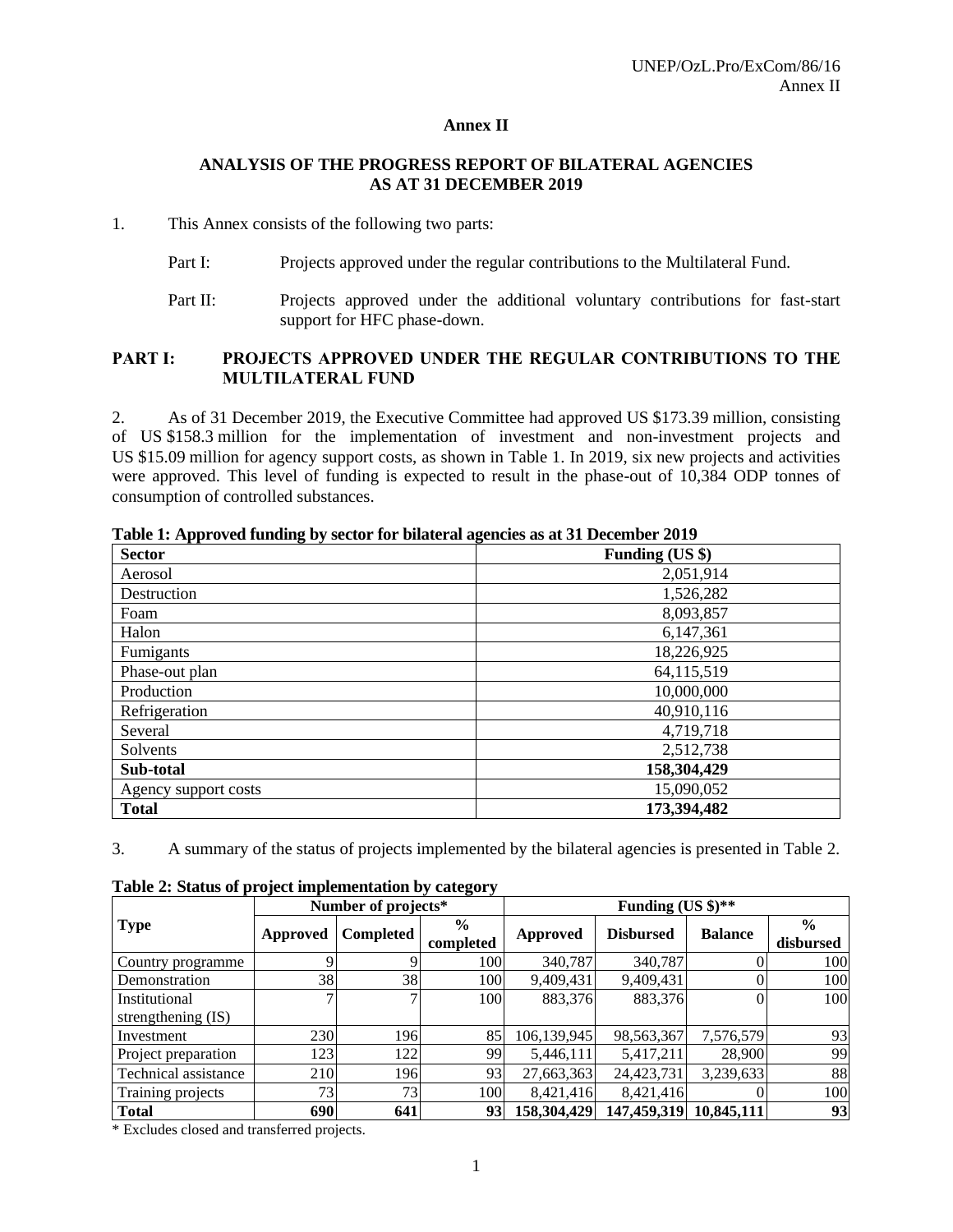4. Table 3 presents an overview of the status of project implementation by year. <sup>18</sup> All projects and activities approved between 1992 to the end of 2010 and 2012, have now been completed.

| Year         |                 | Number of projects* |              | Funding (US\$)** |                  |                  |             |  |  |  |  |
|--------------|-----------------|---------------------|--------------|------------------|------------------|------------------|-------------|--|--|--|--|
|              | <b>Approved</b> | <b>Completed</b>    | % completed  | Approved         | <b>Disbursed</b> | <b>Balance</b>   | % disbursed |  |  |  |  |
| 1992         | 18              | 18                  | 100          | 2,883,669        | 2,883,669        | $\mathbf{0}$     | 100         |  |  |  |  |
| 1993         | 10              | 10                  | 100          | 1,445,586        | 1,445,586        | $\Omega$         | 100         |  |  |  |  |
| 1994         | 30              | 30                  | 100          | 3,190,374        | 3,190,374        | $\overline{0}$   | 100         |  |  |  |  |
| 1995         | 17              | 17                  | 100          | 4,654,902        | 4,654,902        | $\mathbf{0}$     | 100         |  |  |  |  |
| 1996         | 26              | 26                  | 100          | 3,468,211        | 3,468,211        | $\overline{0}$   | 100         |  |  |  |  |
| 1997         | 32              | 32                  | 100          | 4,040,251        | 4,040,251        | $\boldsymbol{0}$ | 100         |  |  |  |  |
| 1998         | 39              | 39                  | 100          | 4,108,525        | 4,108,525        | $\mathbf{0}$     | 100         |  |  |  |  |
| 1999         | 59              | 59                  | 100          | 12,131,407       | 12, 131, 407     | $\boldsymbol{0}$ | 100         |  |  |  |  |
| 2000         | 29              | 29                  | 100          | 4,808,878        | 4,808,878        | $\mathbf{0}$     | 100         |  |  |  |  |
| 2001         | 41              | 41                  | 100          | 7,523,213        | 7,523,213        | $\Omega$         | 100         |  |  |  |  |
| 2002         | 61              | 61                  | 100          | 7,910,174        | 7,910,174        | $\overline{0}$   | 100         |  |  |  |  |
| 2003         | 32              | 32                  | 100          | 6,810,120        | 6,810,120        | $\boldsymbol{0}$ | 100         |  |  |  |  |
| 2004         | 30              | 30                  | 100          | 15,005,412       | 15,005,412       | $\mathbf{0}$     | 100         |  |  |  |  |
| 2005         | 28              | 28                  | 100          | 18,183,034       | 18,183,034       | $\mathbf{0}$     | 100         |  |  |  |  |
| 2006         | 25              | 25                  | 100          | 7,128,808        | 7,128,808        | $\overline{0}$   | 100         |  |  |  |  |
| 2007         | 13              | 13                  | 100          | 3,138,440        | 3,138,440        | $\boldsymbol{0}$ | 100         |  |  |  |  |
| 2008         | 33              | 33                  | 100          | 7,531,037        | 7,531,037        | $-1$             | 100         |  |  |  |  |
| 2009         | 21              | 21                  | 100          | 2,347,228        | 2,347,228        | $\mathbf{0}$     | 100         |  |  |  |  |
| 2010         | 20              | 20                  | 100          | 3,278,515        | 3,278,389        | 125              | 100         |  |  |  |  |
| 2011         | 20              | 19                  | 95           | 6,823,868        | 6,823,868        | $\boldsymbol{0}$ | 100         |  |  |  |  |
| 2012         | 11              | 11                  | 100          | 6,594,959        | 6,594,959        | $\Omega$         | 100         |  |  |  |  |
| 2013         | $\overline{7}$  | $\overline{4}$      | 57           | 2,276,412        | 2,211,972        | 64,440           | 97          |  |  |  |  |
| 2014         | 14              | 13                  | 93           | 1,365,834        | 1,326,092        | 39,742           | 97          |  |  |  |  |
| 2015         | 27              | 22                  | 81           | 4,921,949        | 4,572,116        | 349,833          | 93          |  |  |  |  |
| 2016         | 16              | 7                   | 44           | 5,136,141        | 3,022,910        | 2,113,231        | 59          |  |  |  |  |
| 2017         | 9               | 1                   | 11           | 2,605,614        | 1,254,898        | 1,350,716        | 48          |  |  |  |  |
| 2018         | 16              | $\boldsymbol{0}$    | $\mathbf{0}$ | 7,050,550        | 1,684,377        | 5,366,173        | 24          |  |  |  |  |
| 2019         | 6               | $\theta$            | $\Omega$     | 1,941,319        | 380,468          | 1,560,851        | 20          |  |  |  |  |
| <b>Total</b> | 690             | 641                 | 93           | 158,304,429      | 147,459,319      | 10,845,111       | 93          |  |  |  |  |

**Table 3: Status of project implementation by year**

\* Excludes closed and transferred projects.

\*\* Excludes agency support costs.

5. Table 4 presents a summary of HFC-related projects approved under regular contributions.

|  | Table 4. HFC-related projects approved under regular contributions |  |  |  |
|--|--------------------------------------------------------------------|--|--|--|
|--|--------------------------------------------------------------------|--|--|--|

|                        | Number of projects |                                         | Funding $(US \text{ } $)\text{*}$ |                  |                |             |  |
|------------------------|--------------------|-----------------------------------------|-----------------------------------|------------------|----------------|-------------|--|
| <b>Type</b>            |                    | Approved Completed % completed Approved |                                   | <b>Disbursed</b> | <b>Balance</b> | % disbursed |  |
| Investment**           |                    |                                         | 764.988                           | 342,869          | 422,119        | 45          |  |
| Technical assistance - |                    |                                         | 250,000                           | 203.450          | 46.550         | 81-         |  |
| Enabling activities    |                    |                                         |                                   |                  |                |             |  |
| <b>Total</b>           |                    |                                         | 1,014,988                         | 546,319          | 468.669        | 54          |  |

\*Excludes agency support costs.

 $**$  74 mt (105,865 mt CO<sub>2</sub>-eq.) of HFCs to be phased out.

<sup>&</sup>lt;sup>18</sup> The data is presented according to the year when a project was approved by the Executive Committee. It treats all approvals (investment and non-investment projects) equally (i.e., an investment project or a funding tranche of an MYA of US \$1 million is considered one project, same as a country programme preparation of US \$30,000. Key indicators from the annual summary are: the percentage of projects completed, ODP phased out, and percentage of funds disbursed. In reviewing the data on funds disbursed, it should be noted that there are three types of disbursements: during implementation, after implementation and for retroactively-financed projects.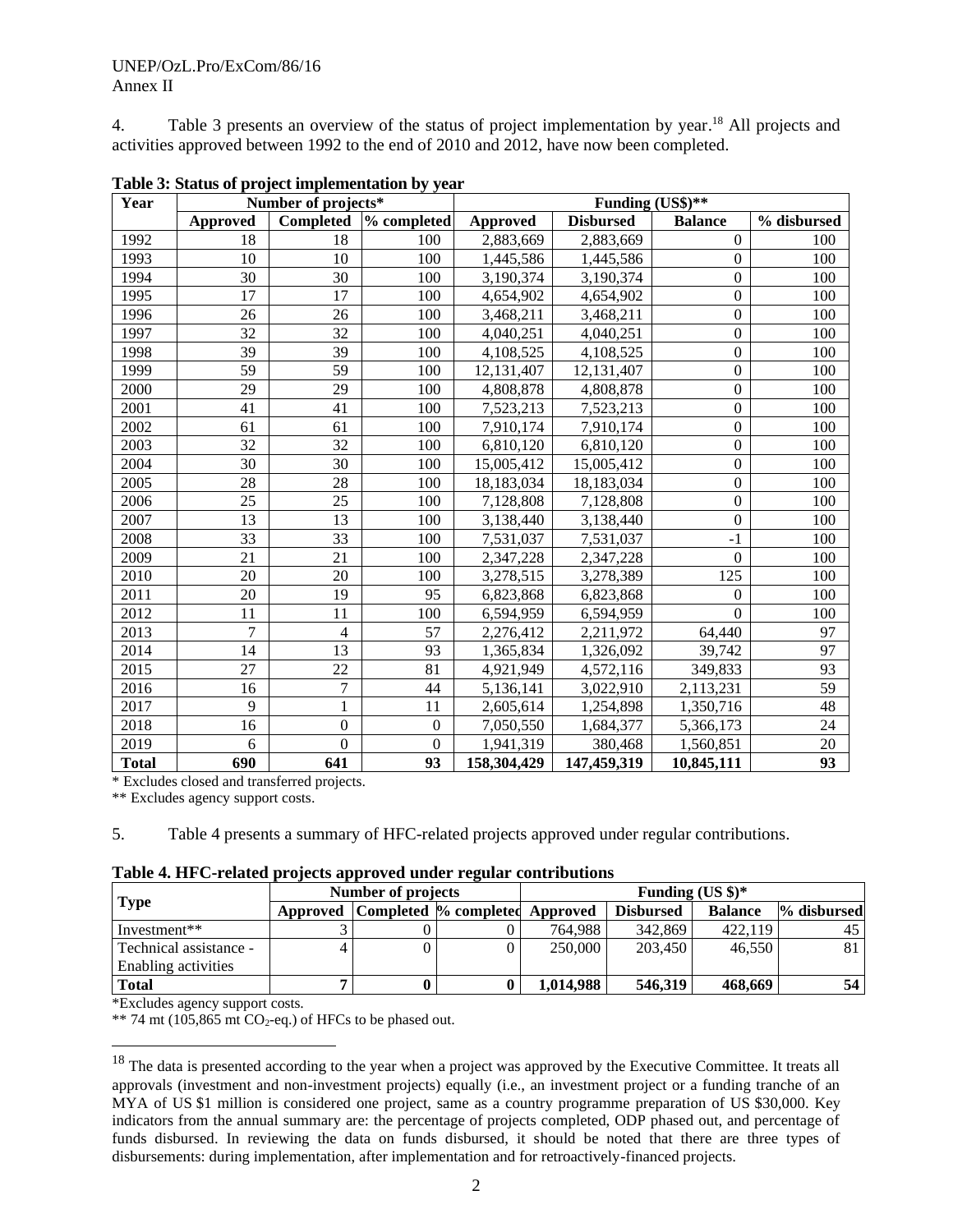6. There are currently seven HFC-related activities (including three investment and four enabling activities) approved under regular contributions at a total value of US \$1,014,988, with a fund disbursement of US \$546,319. Extension of the completion dates of the four enabling activities was approved at the 84<sup>th</sup> meeting; these activities are at various stages of implementation and are expected to be completed in 2021. The three ongoing investment projects are expected to be completed in 2020 and 2022.

#### **PART II: PROJECTS APPROVED UNDER THE ADDITIONAL VOLUNTARY CONTRIBUTIONS FOR FAST-START SUPPORT FOR HFC PHASE-DOWN**

7. As of 31 December 2019, the Executive Committee had approved seven HFC-related projects for two bilateral agencies (Germany and Italy) under the additional voluntary contributions amounting to US \$480,000 (excluding agency support costs). A summary of the status of these projects is presented in Table 5.

**Table 5. Status of approved HFC-related projects as of the end of 2019 Number of projects Funding (US \$)\*** 

|                                               | Number of projects |                                                                               | Funding $(US \text{ } s)*$ |         |         |    |  |  |
|-----------------------------------------------|--------------------|-------------------------------------------------------------------------------|----------------------------|---------|---------|----|--|--|
| <b>Type</b>                                   |                    | Approved   Completed % completed  Approved   Disbursed   Balance  % disbursed |                            |         |         |    |  |  |
| Technical assistance<br>(enabling activities) |                    | 14                                                                            | 480,000                    | 172,093 | 307,907 | 36 |  |  |
| $\sim$ T 1 1 $\sim$ $\sim$ $\sim$ $\sim$      |                    |                                                                               |                            |         |         |    |  |  |

\* Excludes agency support costs.

8. As of the end of 2019, of the seven enabling activities approved, one had been completed. Extension of the completion dates of the remaining six ongoing enabling activities was approved at the  $83<sup>rd</sup>$  meeting (three projects) and at the  $84<sup>th</sup>$  meeting (three projects); these activities are at various stages of implementation and are expected to be completed in 2020. Of the total cumulative funding approved of US \$480,000, US \$172,093 had been disbursed, representing a disbursement rate of 36 per cent.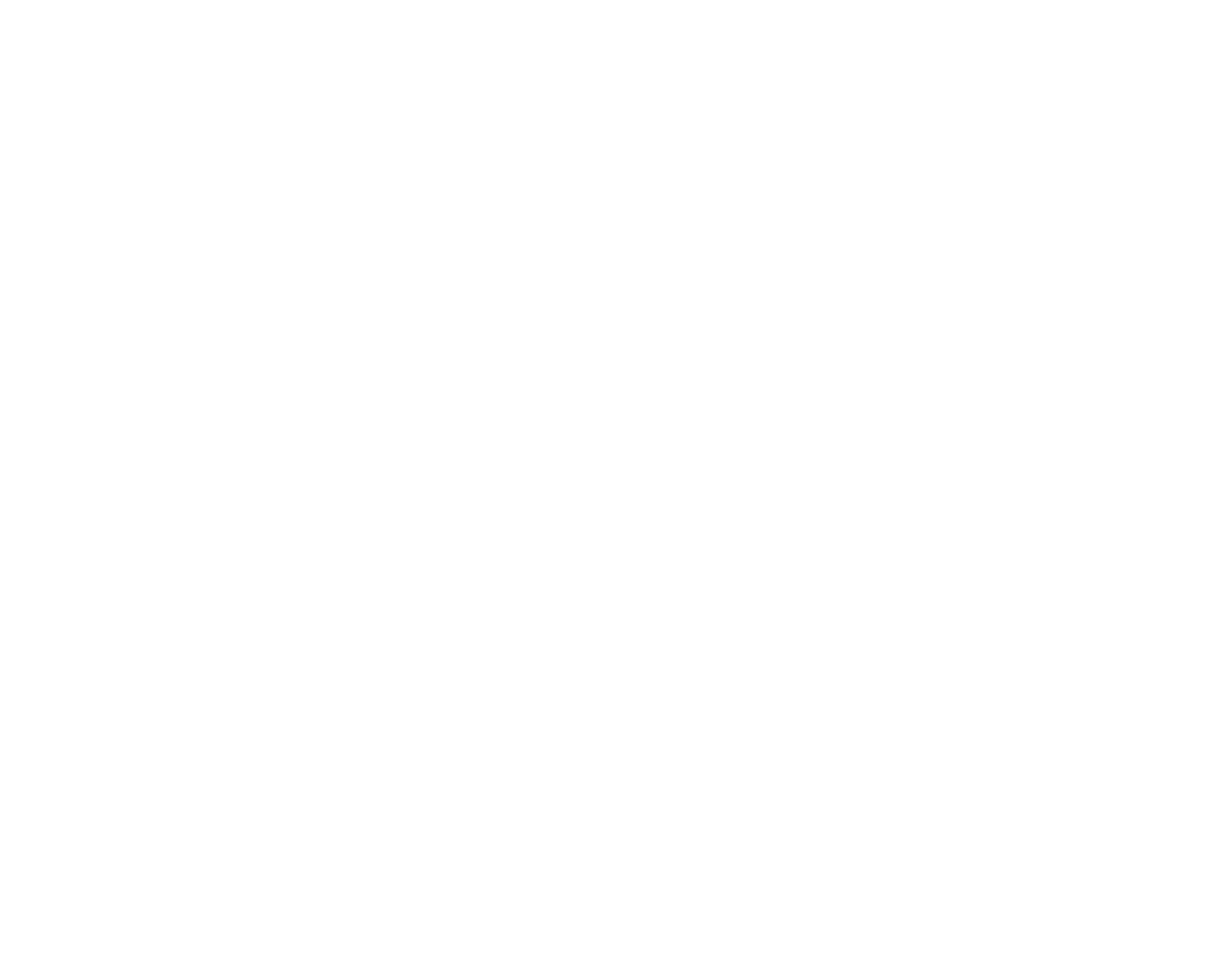#### **Summary Narrative of Canada's 2019 Progress Report**

#### **I. Project Approvals and Disbursements**

#### **(a) Annual Summary Data**

As of December 31<sup>st</sup>, 2019, the Executive Committee had approved 92 activities as bilateral contribution from the Government of Canada to the Multilateral Fund, including 6 ongoing, 3 closed, and 3 transferred. Of the US \$10,760,227 (including project and support costs) approved as bilateral contributions from Canada, US \$10,327,551 (including project and support costs) had been disbursed by the end of 2019. Bilateral contributions on an annual basis are as follows:

| Year          | <b>Numbe</b>   | <b>Numbe</b>     | Per         | Consumptio            | Consumptio             | Per Cent of         | <b>Approved</b>        | <b>Funds</b>                  | Per        | <b>Balanc</b>    | <b>Estimated</b>           | <b>Support</b>        | <b>Support</b>   |
|---------------|----------------|------------------|-------------|-----------------------|------------------------|---------------------|------------------------|-------------------------------|------------|------------------|----------------------------|-----------------------|------------------|
| Appro<br>v-ed | r of           | r Com-<br>pleted | Cent<br>Com | n ODP to<br>be Phased | n ODP<br><b>Phased</b> | Consumptio<br>n ODP | <b>Funding</b><br>plus | <b>Disburse</b><br>$d$ (US\$) | Cent<br>of | e<br>(US\$)      | <b>Disburseme</b><br>nt in | <b>Costs</b>          | Cost             |
|               | Ap-<br>prov-   |                  |             | $Out*$                | $Out*$                 | <b>Phased Out</b>   | Adjustme               |                               | Fund       |                  | <b>Current</b>             | Approve<br>$d$ (US\$) | <b>Adjustmen</b> |
|               | $als^*$        |                  | plete       |                       |                        |                     | nt (US\$)              |                               | s Dis-     |                  | Year (US\$)                |                       | $ts$ (US\$)      |
|               |                |                  | d           |                       |                        |                     |                        |                               | burse      |                  |                            |                       |                  |
|               |                |                  |             |                       |                        |                     |                        |                               | d          |                  |                            |                       |                  |
|               |                |                  |             |                       |                        |                     |                        |                               |            |                  |                            |                       |                  |
| 1991          | $\overline{0}$ | $\overline{0}$   | 0%          | $\Omega$              | $\mathbf{0}$           | 0%                  | $\theta$               | $\Omega$                      | $0\%$      | $\overline{0}$   | $\boldsymbol{0}$           | $\mathbf{0}$          | $\overline{0}$   |
| 1992          | $\mathbf{0}$   | $\Omega$         | 0%          | 0                     | $\overline{0}$         | 0%                  | $\Omega$               | $\Omega$                      | 0%         | $\Omega$         | $\overline{0}$             | $\mathbf{0}$          | $\boldsymbol{0}$ |
| 1993          | 3              | 3                | 100%        | $\Omega$              | $\boldsymbol{0}$       | 0%                  | 649 500                | 649 500                       | 100%       | $\Omega$         | $\overline{0}$             | $\Omega$              | $\overline{0}$   |
| 1994          | $\overline{4}$ | $\overline{4}$   | 100%        | 0                     | $\overline{0}$         | 0%                  | 536 270                | 536 270                       | 100%       | $\mathbf{0}$     | $\overline{0}$             | $\overline{0}$        | $\overline{0}$   |
| 1995          |                |                  | 100%        | 0                     | $\theta$               | 0%                  | 50 000                 | 50 000                        | 100%       | $\Omega$         | $\overline{0}$             | $\theta$              | $\overline{0}$   |
| 1996          | $\overline{2}$ | $\overline{2}$   | 100%        | 21                    | 21                     | 100%                | 761 685                | 761 685                       | 100%       | $\Omega$         | $\overline{0}$             | $\theta$              | $\boldsymbol{0}$ |
| 1997          | $\overline{4}$ | $\overline{4}$   | 100%        | 10                    | 3                      | 32%                 | 853 950                | 853 950                       | 100%       | $\Omega$         | $\overline{0}$             | $\theta$              | $\overline{0}$   |
| 1998          | 7              | $\mathcal{I}$    | 100%        | 3                     | $\overline{2}$         | 67%                 | 548 710                | 548 710                       | 100%       | $\boldsymbol{0}$ | $\overline{0}$             | $\Omega$              | $\overline{0}$   |
| 1999          | 16             | 16               | 100%        | $\Omega$              | $\overline{0}$         | 0%                  | 684 660                | 684 660                       | 100%       | $\Omega$         | $\overline{0}$             | 42 380                | $\boldsymbol{0}$ |
| 2000          | 9              | 9                | 100%        | 229                   | 221                    | 97%                 | 841 250                | 841 250                       | 100%       | $\theta$         | $\Omega$                   | 76 001                | $\overline{0}$   |
| 2001          | $\overline{4}$ | $\overline{4}$   | 100%        | 131                   | 131                    | 100%                | 791 590                | 791 590                       | 100%       | $\boldsymbol{0}$ | $\overline{0}$             | 86 962                | $\Omega$         |
| 2002          | 6              | 6                | 100%        | 81                    | 81                     | 100%                | 465 000                | 465 000                       | 100%       | $\overline{0}$   | $\overline{0}$             | 60 450                |                  |
| 2003          | $\overline{2}$ | $\overline{2}$   | 100%        | 37                    | 37                     | 100%                | 365 328                | 365 328                       | 100%       | $\Omega$         | $\Omega$                   | 93 009                | $-45516$         |
| 2004          | $\mathfrak{Z}$ | 3                | 100%        | 18                    | 18                     | 100%                | 605 000                | 605 000                       | 100%       | $\Omega$         | $\mathbf{0}$               | 77 825                |                  |
| 2005          | $\overline{4}$ | $\overline{4}$   | 100%        | 31                    | 31                     | 100%                | 149718                 | 149 718                       | 100%       | $\mathbf{0}$     | $\overline{0}$             | 46 072                | $-25693$         |
| 2006          | $\overline{4}$ | $\overline{4}$   | 100%        | $\overline{2}$        | $\overline{2}$         | 100%                | 311 499                | 311 499                       | 100%       | $\Omega$         | $\overline{0}$             | 46 865                | $-15490$         |
| 2007          | $\overline{3}$ | 3                | 100%        | 15                    | 15                     | 100%                | 284 496                | 284 496                       | 100%       | $\Omega$         | $\theta$                   | 37 050                | $-10617$         |
| 2008          | 5              | 5                | 100%        | 27                    | 27                     | 100%                | 848 176                | 848 176                       | 100%       | $\Omega$         | $\overline{0}$             | 104 482               | $-807$           |
| 2009          |                |                  | 100%        | $\Omega$              | $\boldsymbol{0}$       | 0%                  | 83 000                 | 83 000                        | 100%       | $\boldsymbol{0}$ | $\boldsymbol{0}$           | 11 440                | $-650$           |
| 2010          | 2              | $\overline{2}$   | 100%        | 33                    | 33                     | 100%                | 291 500                | 291 500                       | 100%       | $\Omega$         | $\overline{0}$             | 96 422                | $-58527$         |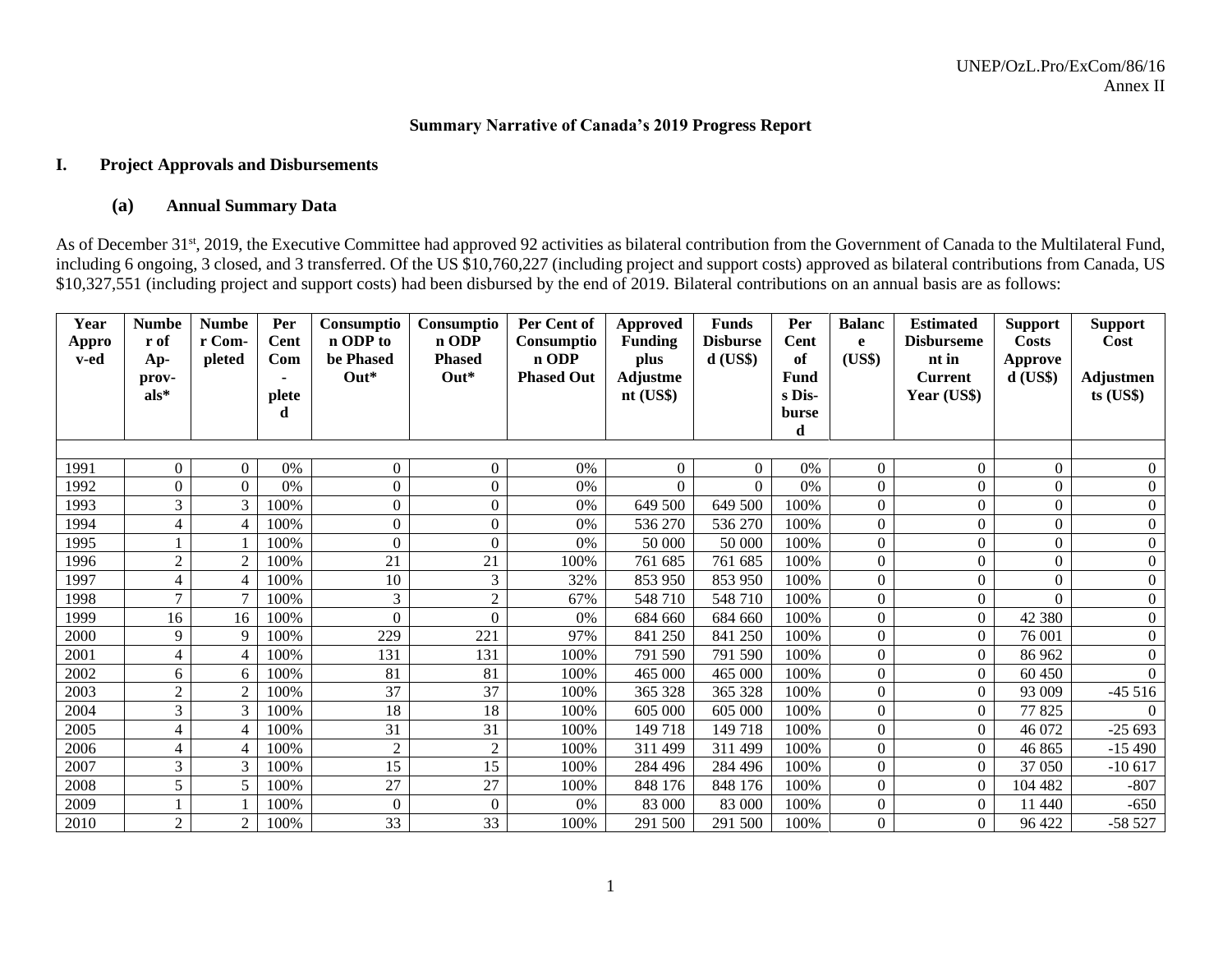#### UNEP/OzL.Pro/ExCom/86/16 Annex II

| 2011         | $\overline{0}$                                                                                                                                                                                                       | $\overline{0}$ | 0%    |     |     | 0%    | $\overline{0}$ |         | 0%    | $\theta$ |         | $\Omega$ | $\Omega$  |  |
|--------------|----------------------------------------------------------------------------------------------------------------------------------------------------------------------------------------------------------------------|----------------|-------|-----|-----|-------|----------------|---------|-------|----------|---------|----------|-----------|--|
| 2012         | $\overline{0}$                                                                                                                                                                                                       | $\overline{0}$ | 0%    |     |     | 0%    |                |         | $0\%$ |          |         | 0        |           |  |
| 2013         | 0                                                                                                                                                                                                                    | $\overline{0}$ | $0\%$ |     |     | 0%    |                |         | 0%    | $\Omega$ |         | $\Omega$ |           |  |
| 2014         | $\overline{0}$                                                                                                                                                                                                       | $\overline{0}$ | $0\%$ |     |     | 0%    |                |         | 0%    |          |         |          |           |  |
| 2015         | $\Omega$                                                                                                                                                                                                             | $\overline{0}$ | 0%    |     |     | $0\%$ |                |         | 0%    |          |         | 0        |           |  |
| 2016         | 0                                                                                                                                                                                                                    | $\overline{0}$ | $0\%$ |     |     | $0\%$ |                |         | 0%    |          |         |          |           |  |
| 2017         | $\overline{0}$                                                                                                                                                                                                       | $\overline{0}$ | 0%    |     |     | 0%    |                |         | $0\%$ |          |         |          |           |  |
| 2018<br>368  |                                                                                                                                                                                                                      |                |       |     |     |       |                |         |       |          |         |          |           |  |
|              | 6                                                                                                                                                                                                                    | $\overline{0}$ | 0%    | 71  | 47  | 67%   | 914 988        | 546 319 | 60%   | 669      | 368 669 | 102 249  |           |  |
| 2019         | 0                                                                                                                                                                                                                    | $\overline{0}$ | 0%    |     |     | 0%    |                |         | 0%    |          |         |          |           |  |
| <b>Total</b> |                                                                                                                                                                                                                      |                |       |     |     |       |                | 9667    |       | 368      |         |          |           |  |
|              | 86                                                                                                                                                                                                                   | 80             | 93%   | 709 | 670 | 94%   | 10 036 320     | 651     | 96%   | 669      | 368 669 | 881 207  | $-157300$ |  |
|              | *Excludes Closed and Transferred Projects<br><b>Includes Project Preparation</b><br>Note the columns relating to Production ODP phase out were hidden for the presentation of this table, given all values are zero. |                |       |     |     |       |                |         |       |          |         |          |           |  |

# **(b) Interest**

All funds approved for Canada for the six ongoing projects are being transferred to UNDP under an agreement. Interest will be determined upon conclusion of this agreement at the end of 2020.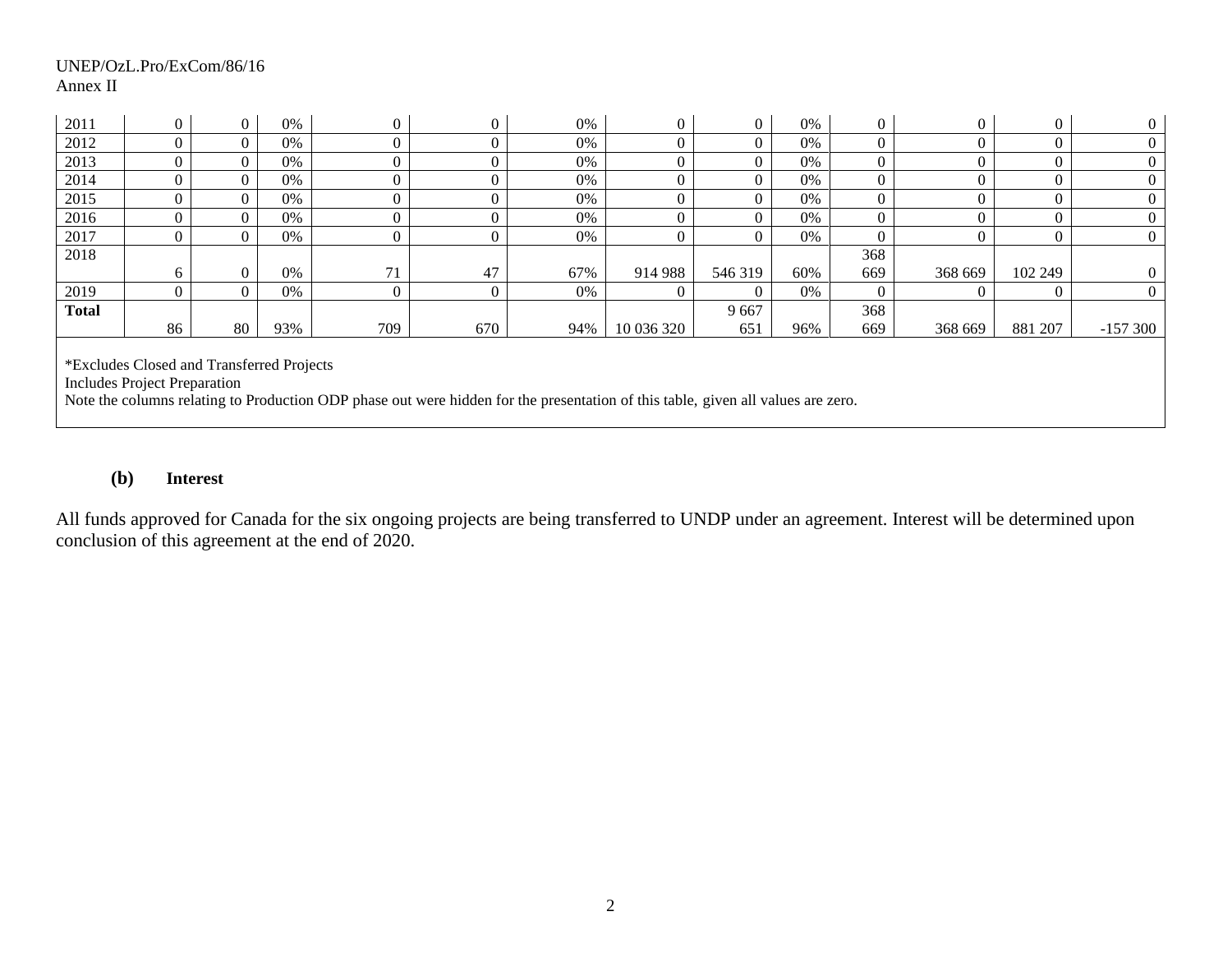# **(c) Summary Data by Type (CPG, DEM, INS, INV, PRP, TAS, TRA)**

According to the Secretariat's classification system, Canada has completed implementation of 80 projects, including demonstration, investment, project preparation, technical assistance, and training projects, with a total value of US \$9,121,332 not including support costs. Canada is bilaterally funding six ongoing projects in the investment (2) and technical assistance (4) categories, for which US \$546,319, not including support costs, has been disbursed so far.

| <b>Type</b>                                | Number of  | <b>Number</b> | Per Cent         | <b>Approved</b>  | Adjustment | <b>Funds</b>     | Per Cent         | <b>Balance</b> | <b>Estimated</b>    |
|--------------------------------------------|------------|---------------|------------------|------------------|------------|------------------|------------------|----------------|---------------------|
|                                            | Approvals* | Completed     | <b>Completed</b> | <b>Funding</b>   | (US \$)    | <b>Disbursed</b> | of Funds         | (US\$)         | <b>Disbursement</b> |
|                                            |            |               |                  | (US\$)           |            | (US \$)          | <b>Disbursed</b> |                | <b>In Currrent</b>  |
|                                            |            |               |                  |                  |            |                  |                  |                | Year $(US \$        |
| Country                                    | $\theta$   | $\theta$      | 0%               | $\overline{0}$   | $\theta$   | $\Omega$         | 0%               | $\theta$       | $\Omega$            |
| Programme                                  |            |               |                  |                  |            |                  |                  |                |                     |
| Preparation                                |            |               |                  |                  |            |                  |                  |                |                     |
| Demonstration                              | 3          | 3             | 100%             | 741 871          | $-179871$  | 562 000          | 100%             | $\theta$       | $\overline{0}$      |
| Projects                                   |            |               |                  |                  |            |                  |                  |                |                     |
| Institutional                              | $\theta$   | $\Omega$      | 0%               | $\boldsymbol{0}$ | $\Omega$   | $\overline{0}$   | 0%               | $\theta$       | $\Omega$            |
| Strengthening                              |            |               |                  |                  |            |                  |                  |                |                     |
| Projects                                   |            |               |                  |                  |            |                  |                  |                |                     |
| Investment                                 | 10         | 8             | 80%              | 2 904 488        | $-855828$  | 1726 541         | 84%              | 322 119        | 322 119             |
| Projects                                   |            |               |                  |                  |            |                  |                  |                |                     |
| Project                                    | 7          | $\tau$        | 100%             | 157 100          | $-19651$   | 137 449          | 100%             | $\theta$       | $\Omega$            |
| Preparation                                |            |               |                  |                  |            |                  |                  |                |                     |
| Technical                                  | 43         | 39            | 91%              | 5 779 105        | $-306794$  | 5 4 25 7 61      | 99%              | 46 550         | 46 550              |
| Assistance                                 |            |               |                  |                  |            |                  |                  |                |                     |
| Projects                                   |            |               |                  |                  |            |                  |                  |                |                     |
| <b>Training Projects</b>                   | 23         | 23            | 100%             | 1 815 900        | $\theta$   | 1 815 900        | 100%             | $\Omega$       | $\Omega$            |
| <b>GRAND TOTAL</b>                         | 86         | 80            | 93%              | 11 398 464       | $-1362144$ | 9 667 651        | 96%              | 368 669        | 368 669             |
| *Excludes Closed and Transferred Projects. |            |               |                  |                  |            |                  |                  |                |                     |
|                                            |            |               |                  |                  |            |                  |                  |                |                     |

# **(d) Sector Phase-Out by Country**

N/A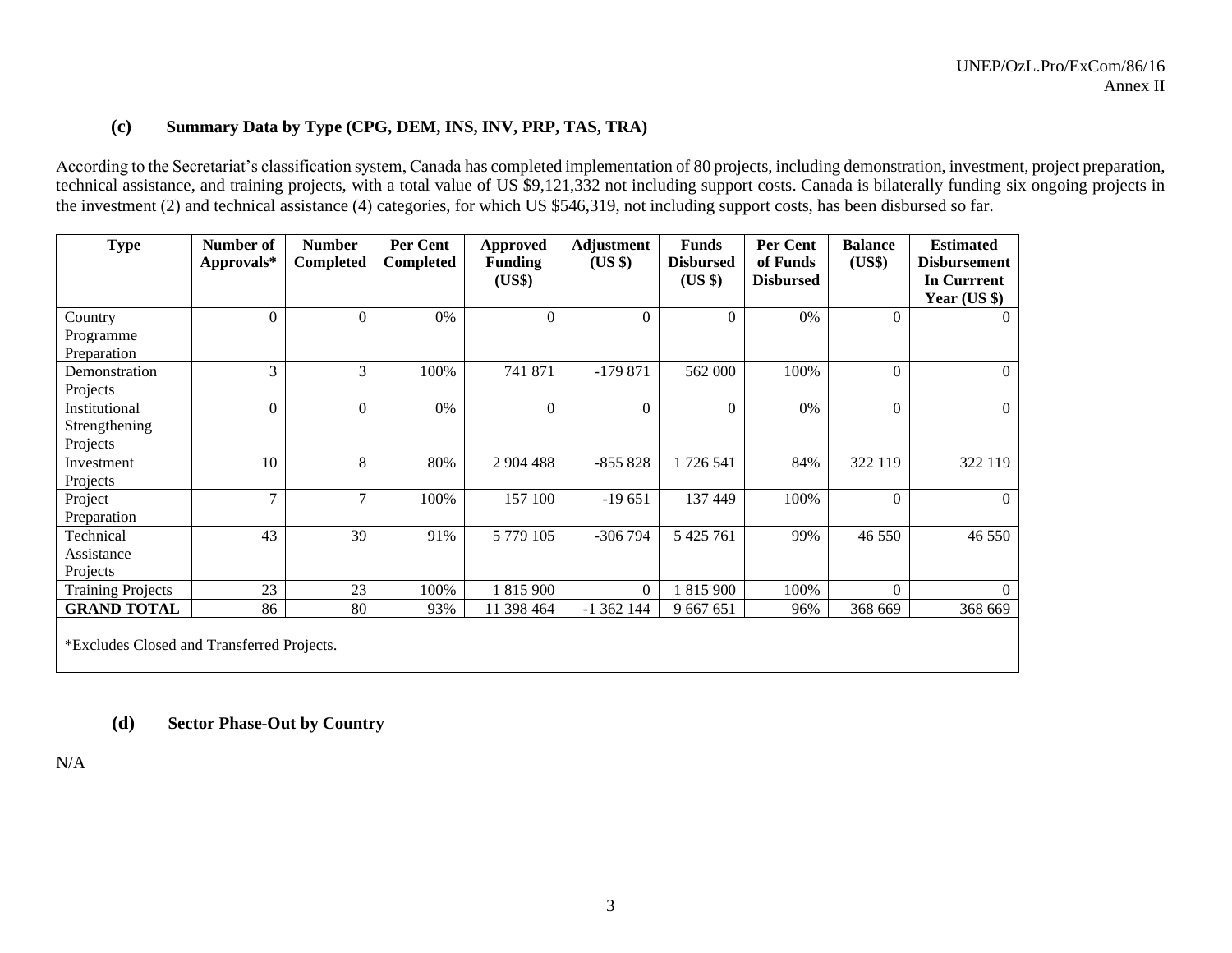#### UNEP/OzL.Pro/ExCom/86/16 Annex II

#### **II. Project Completions since Last Report**

Since the last progress report, Canada has not technically or financially completed any projects. Therefore, this section is not applicable.

#### **III. Global and Regional Project Highlights**

Canada does not have any ongoing global or regional projects. Therefore, this section is not applicable.

# **IV. Performance Indicators**

As a bilateral agency, Canada is not subject to quantitative performance indicators. Therefore, this section is not applicable.

# **V. Status of Agreements and Project Preparation (where applicable), by country**

### **(a) Agreements to be signed/executed/finalized and when they will be ready for disbursing**

As of December 31, 2019, UNDP had finalized and ensured signature of project documents for all six projects funded bilaterally by Canada in Bangladesh, Cuba, Dominican Republic, El Salvador, Mexico and Panama.

# **(b) Project Preparation by country, approved amount, and amount disbursed**

No ongoing project preparation is being undertaken/funded bilaterally by Canada.